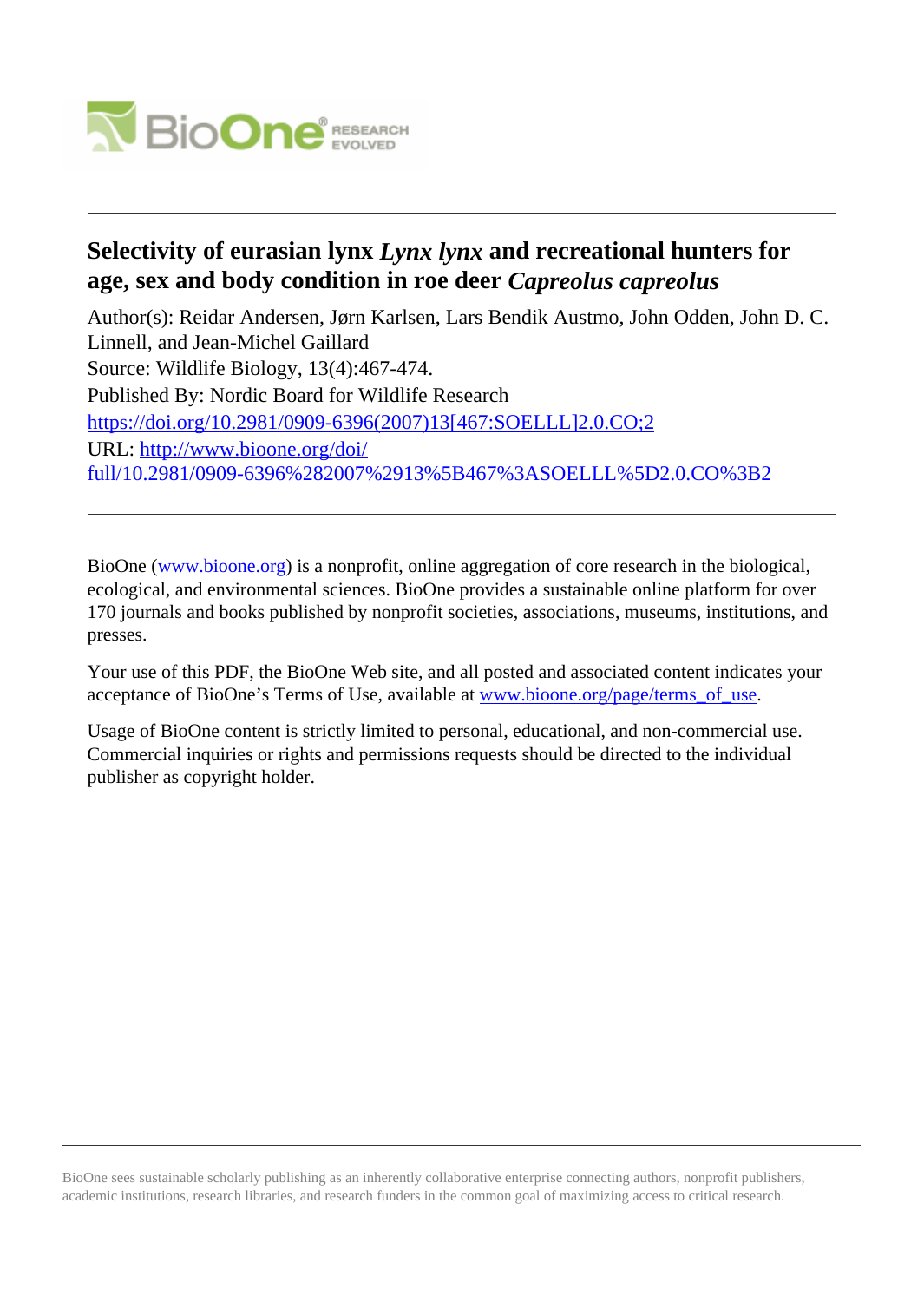# Selectivity of Eurasian lynx Lynx lynx and recreational hunters for age, sex and body condition in roe deer Capreolus capreolus

Reidar Andersen, Jørn Karlsen, Lars Bendik Austmo, John Odden, John D.C. Linnell & Jean-Michel Gaillard

Andersen, R., Karlsen, J., Austmo, L.B., Odden, J., Linnell, J.D.C. & Gaillard, J-M. 2007: Selectivity of Eurasian lynx Lynx lynx and recreational hunters for age, sex and condition in roe deer Capreolus capreolus. - Wildl. Biol. 13: 467-474.

Data on the age, sex and condition of roe deer Capreolus capreolus killed by Eurasian lynx Lynx lynx and human hunters were collected in two study areas in the counties of Nord-Trøndelag and Hedmark in central and southeastern Norway, respectively. Data on the age and sex structure of the standing population were also collected. No differences in the age or sex structure of roe deer killed by lynx were found between the two study areas or between years with differing snow depths which was expected to affect age-class vulnerability. The profile of 151 lynx-killed roe deer (24% adult males, 44% adult females, 11% male fawns and 21% female fawns) was not statistically different from that of the standing population. In contrast, hunters killed a significantly larger proportion of adult animals, especially males (44% adult males, 28% adult females, 15% male fawns and 13% female fawns). The detailed age structure of lynx killed and hunter killed animals was not different within the adult age class. The body condition of roe deer declined during late winter (more so for males than for females), however, there was no difference in the condition of roe deer killed by lynx or hunters during early winter (the hunting season ends on 24 December). The overall picture is typical of a stalking predator that has few options to select individuals based on condition, age or sex in a prey species with no sexual dimorphism and which is relatively small in relation to the size of the predator (lynx are 50-70% the size of an adult roe deer). Human hunters, on the other hand, are clearly harvesting a non-random section of the population. The result is that hunting does not replicate natural predation, although lynx predation is likely to have a higher *per capita* impact on roe deer growth rates.

Key words: Eurasian lynx, harvest, hunting technique, predation, roe deer, selectivity

Reidar Andersen\*, Laboratoire Comportement et Ecologie de la Faune Sauvage de l'Institute National de la Recherche Agronomique, Chemin de Borde Rouge-Auzeville, B.P. 27, 31326 Castanet-Tolosan Cedex, France e-mail: reidar.andersen@vm.ntnu.no

Jørn Karlsen, County Governor in Oppland, N-2626 Lillehammer, Norway - e-mail: jka@fmop.no

Lars Bendik Austmo, County Governor in Nord-Trøndelag, Environmental Protection Unit, N-7734 Steinkjer, Norway - e-mail: lau@fmnt.no

John Odden & John D.C. Linnell, Norwegian Institute for Nature Research, NINA, Tungasletta 2, N-7485 Trondheim, Norway - e-mail addresses: john.odden@nina.no (John Odden); john.linnell@nina.no (John D.C. Linnell)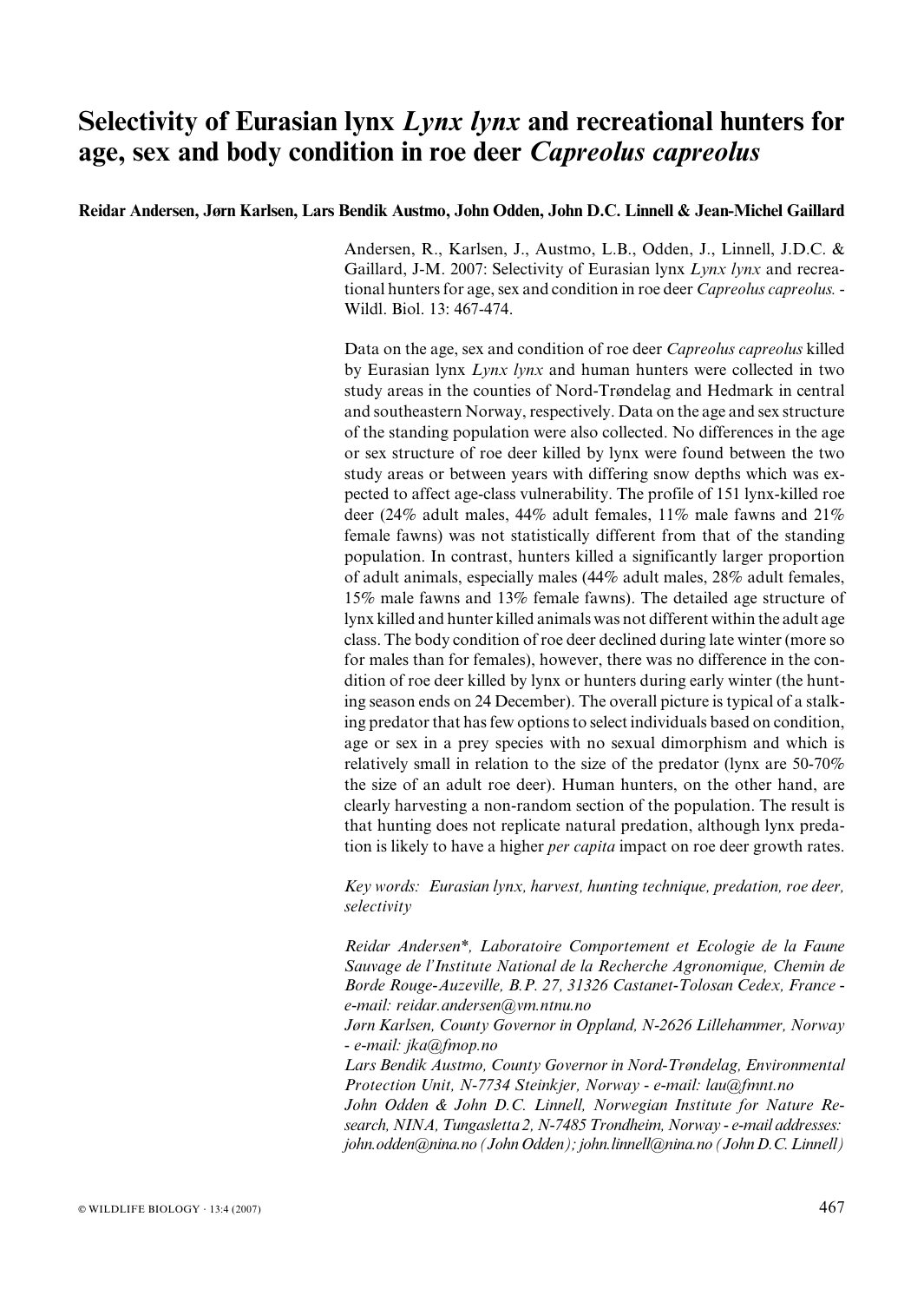Jean-Michel Gaillard, UMR CNRS 5558, Université Claude Bernard Lyon 1, F-69622 Villeurbanne Cedex, France - e-mail: gaillard@biomserv.univlyon1.fr

\*Present address: Norwegian University of Science and Technology, Museum of Natural History and Archaeology, N-7491 Trondheim, Norway

Corresponding author:Reidar Andersen

Received 28 January 2005, accepted 16 August 2005

Associate Editor: Henryk Okarma

Predation is one of the key factors potentially influencing the structuring components (e.g. age, sex and individual quality) in natural populations (Sih 1987, Lima & Dill 1990, Stearns 1992, Huggard 1993). Although two very different predator species may be functionally identical, it is important to know the specific effect on prey for each predator, as earlier studies (Sih et al. 1998, and references therein) have demonstrated that multiple predators have effects that cannot be predicted simply by summing the effects of each predator species. While it has long been assumed that predators select 'the old, weak and sick' members of prey populations (Mech 1970, Curio 1976) and that the degree of selection depends on the predators' hunting technique (Schaller 1972), modern day recreational hunters often select large trophy animals. Despite the fact that humans are the dominant ungulate predator in most temperate ecosystems, there have been few attempts to compare their selectivity with that of mammalian carnivores within the same ecosystem (see Ginsberg & Milner-Gulland 1994 for a tropical example).

The European roe deer Capreolus capreolus is the most widespread wild ungulate in Europe today, and it occurs mainly in areas where large mammalian predators are presently absent. However, in an increasing number of areas of sympatry predatorprey interactions between the Eurasian lynx Lynx lynx and the European roe deer are common. Although  $> 30$  species are found in the diet of lynx (Jedrzejewska & Jedrzejewski 1998), roe deer constitutes up to  $90\%$  of the biomass in lynx diet (Jedrzejewski et al. 1993), and each lynx is estimated to kill 30-70 roe deer annually (Jobin et al. 2000; R. Andersen, unpubl. data). Earlier studies in Switzerland (Molinari-Jobin et al. 2002) indicated that roe deer does were most often killed, while studies in Poland (Okarma et al. 1997) indicated that roe deer fawns and adults were killed in proportion to their occurrence in the population. In the latter study, the body condition of lynx-killed roe deer (measured as marrow fat content in 70 animals) was described as normal, indicating no selection for undernourished prey.

In our study we compare the age, sex and condition of roe deer killed by lynx and recreational hunters, and relate this to estimates of the status of the standing population. More specifically we predict that roe deer killed by lynx will represent a random section of the population (i.e. age, sex and body condition of prey will not be different from that of the standing population), whereas hunters will select adult males, i.e. a non-random section of the population.

# Material and methods

#### Study areas

Data were collected from 13 different municipalities in two lynx study areas, situated in the counties of Nord-Trøndelag (64 $\rm N$ , 12 $\rm E$ ) and Hedmark  $(61°N, 12°E)$ , in central and southeastern Norway, respectively (see Sunde et al. 2000 and Odden et al. 2002 for detailed descriptions). All municipalities are situated within the boreal zone (Påhlsson 1984), with Norway spruce Picea abies dominating on areas of high productivity, and Scots pine Pinus sylvestris on areas of lower productivity. Both study areas have continental climates with warm summers and cold winters; average monthly temperatures ranging between  $13^{\circ}$ C and  $19^{\circ}$ C in July, and between  $-5^{\circ}$ C and  $-11^{\circ}$ C in January. Although snow depth varies annually, snow covers the ground from October/November to early May in both areas, reaching the maximum depth in March. Due to the relatively harsh winters, high harvest quotas,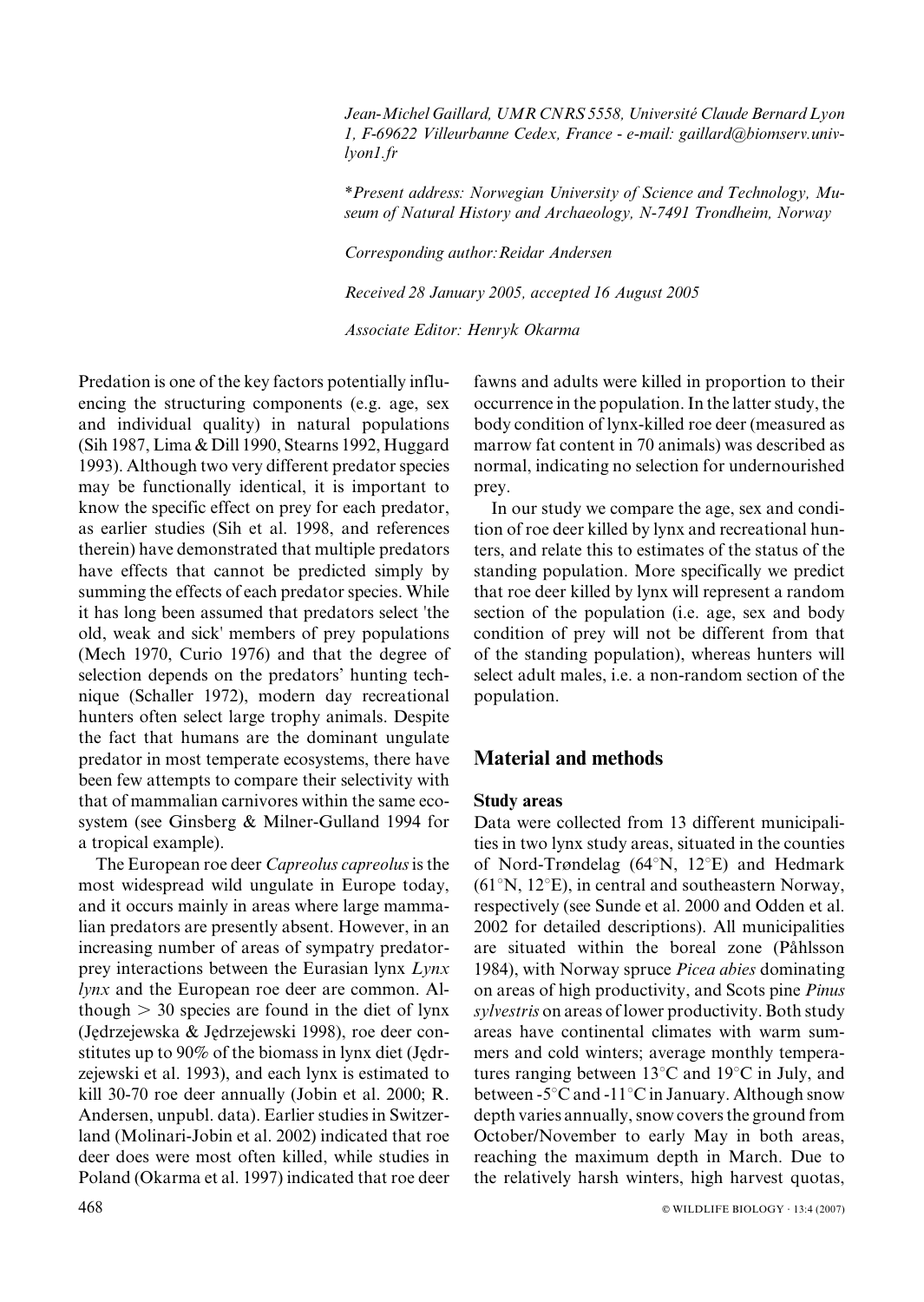and heavy predation pressure from lynx and red fox Vulpes vulpes, both study areas have relatively low densities of roe deer. Moose *Alces alces* occur at high densities and red deer Cervus elaphus occur in scattered populations in both areas. Semi-domestic (Nord-Trøndelag) and wild (Hedmark) reindeer Rangifer tarandus are found at higher elevations. In addition to roe deer, natural prey for lynx like mountain hare Lepus timidus, capercaillie Tetrao urogallus, black grouse T. tetrix and willow grouse Lagopus lagopus are found in all subareas.

Lynx have been continually present in both study areas, and the local populations were at the highest levels for almost a century during the study years (Brøseth et al. 2003). Both study areas are open to roe deer hunting. From mid-August until 25 September, hunting is restricted to bucks, but after 25 September hunting for all age classes is open. The season closes on 24 December. There is a quota limit on the total number of animals that can be killed, but generally not on either age or sex. Because of the broad similarities between both areas, various data sets from the two study areas were pooled for the current analysis.

### Standing age and sex distribution of the roe deer population

To assess the degree of hunter/predator selectivity we needed to estimate the age and sex structure of the standing roe deer population. In both study areas there is a high degree of seasonality, and roe deer show large seasonal variation in grouping behaviour and spatial distribution. During the snowfree season roe deer are spread out and maintain territories (bucks) and dispersed summer home ranges (does). In contrast, during winter roe deer often form groups (Holand et al. 1998) utilising artificial feeding sites or restricted habitats characterised by reduced snow accumulation (Mysterud et al. 1997). During this period it is possible to count the total number, age and sex of animals present. In the Hedmark study area Eide (1995) surveyed a total of 117 km of transects on skies, and showed that  $82\%$  of all roe deer tracks were  $\leq 800$  m from an artificial feeding site. Furthermore, in the Hedmark study area almost all radio-collared roe deer  $(N >$ 100) wintered at artificial feeding sites which allowed us to assume that the animals seen at feeding sites constituted the vast majority of the available animals, and therefore could be regarded as the best available estimate of the standing age and sex structure.

In January 1995 and 1996, we counted 123 and 101 animals, respectively, on 63 different feeding places in Hedmark. Of these 211 were sexed and 124 were divided into two age groups; fawns  $\leq 1$ year old) and adults  $(> 1$  year old). The snow conditions varied substantially between the two winters. Data from three meteorological stations in the area (The Norwegian Institute of Meteorology) showed that in January 1995 the snow depth varied between 62 and 70 cm, whereas in January 1996 snow depth varied between 20 and 30 cm at the three stations. Such large annual variation in snow depth could potentially cause variation in habitat use among the various sex and age groups. However, as there was no evidence of between-year variation in sex and age distribution at the feeding places  $(\chi^2 = 0.258, df = 3, P = 0.968)$  we pooled the data. Unfortunately it was not possible to collect such data from the Nord-Trøndelag study area.

#### Estimation of age and body condition of predated and harvested animals

Lynx-killed roe deer were found by either 1) snowtracking unmarked lynx until a roe deer kill was located, or 2) radio-tracking lynx until the movement pattern indicated that a kill had been made. The kills by radio-tracked lynx were not approached until the lynx had left, so as not to disturb the lynx. Only animals located during autumn and winter were used in the present analysis. Lynxkilled roe deer were collected in both the Hedmark and Nord-Trøndelag study areas. A total of 153 roe deer killed by lynx was found between September 1994 and May 1996. Of these, 151 could be aged  $(< 1$  year old or  $> 1$  year old) and sexed. In order to determine the exact age class of roe deer that were  $> 1$  year old, we sectioned the incisors (Reimers & Nordby 1968 ) in 44 roe deer killed by lynx (during 1994-1996) and 53 roe deer killed by hunters (in 1995 only).

The femur was collected from 79 lynx-killed roe deer. From 23 of these animals we also collected the lower jaw. A portion of the bone marrow was removed from the white portion of the femur, avoiding the haemopoietic end arts of bones. Body condition was expressed as percentage fat and was analysed volumetrically using the Babcock method (Helrich 1990). As has previously been found for moose (Bergstrøm et al. 1986) and semi-domestic reindeer (Kjelvik 1997), we also found a close correlation between bone marrow fat content in the lower jaw and the femur in 23 lynx-killed animals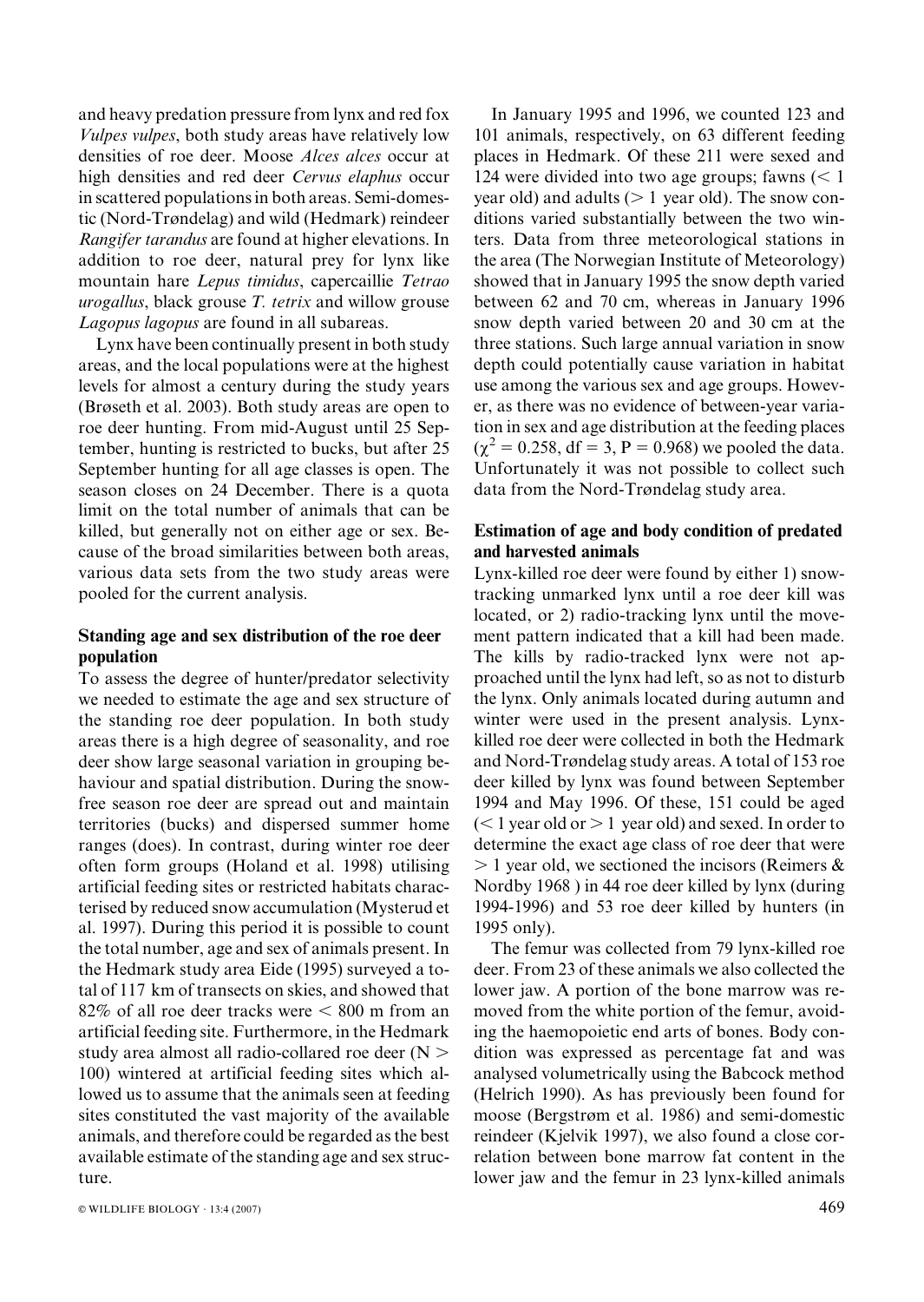$(F = 52.92, df = 1,21, P < 0.001, R^2 = 0.72)$ . Consequently, we transformed values of fat content from the lower jaw in 46 animals harvested between October and December 1996, to femur values using the formula:

Femur fat = 
$$
0.682 *
$$
 lower jaw fat + 19.83 (1).

Age and sex structure of hunter-killed animals was collected from two sources. First, we collected harvest bag statistics from all the municipalities within both study areas. From these we were able to sex and age 6,074 roe deer shot during 1988-1997. In addition, jawbones were collected from hunter-shot animals so we could accurately age animals  $> 1$  year old for a more detailed look at age structure. These jawbones were collected from both the Hedmark and Nord-Trøndelag study areas.

# **Results**

#### Temporal and spatial variation in prey selection

Despite the fact that environmental conditions varied considerably between the winters of 1995 and 1996, there was no evidence of between-year variation in sex and age distribution of lynx-killed animals ( $\chi^2 = 5$ , df = 3, P = 0.171). There was also no significant difference in sex and age distribution of lynx-killed roe deer between the Nord-Trøndelag and Hedmark study areas ( $\chi^2 = 8$ , df = 6, P = 0.238). Consequently, we pooled the data from both years and from both study areas for further analysis.

### Effect of age and sex

The age and sex structure of lynx-killed roe deer had a non-significant tendency to differ from that observed in the standing population ( $\chi^2$  = 7.333,  $df = 3$ ,  $P = 0.062$ ; Table 1). The minor discrepancy

Table 1. Standing age and sex distribution of roe deer revealed by proportions seen on artificial feeding places during November-April ( $N = 246$ ; in addition there were 21 juveniles which could not be sexed), and proportion killed by lynx ( $N = 148$ ) and hunters ( $N = 6,074$ ) in 13 municipalities in central and southeastern Norway.

|                                      | Juveniles |         | Adults |         |
|--------------------------------------|-----------|---------|--------|---------|
|                                      | Males     | Females | Males  | Females |
| Standing age and sex<br>distribution | 0.123     | 0.114   | 0.327  | 0.436   |
| Killed by lynx                       | 0.113     | 0.205   | 0.238  | 0.444   |
| Killed by hunters                    | 0.145     | 0.127   | 0.441  | 0.288   |

in the structure could be ascribed, entirely, to a larger proportion of juvenile females (20.5 vs 11.4% in the standing population) and, to a lesser extent, to a smaller proportion of adult males (23.8 vs 32.7% in the standing population) in the lynx-killed sample.

Recreational hunters, on the other hand, shot a higher proportion of males (58.5%) and of adults (72.9%) than available in the population (45.0 and 69.4%, respectively;  $\chi^2 = 16.98$ , df = 1, P < 0.001 and  $\chi^2 = 8.82$ , df = 1, P = 0.003, respectively). This was an effect of the fact that most animals were shot during the buck-only season, as the proportion of males shot during the ordinary hunting period was not significantly different from the standing sex distribution ( $\chi^2 = 0.86$ , df = 1, P = 0.354). Among  $>$  1-year-old animals for which exact ages were available there were no significant differences in age distribution between those killed by lynx and



Figure 1. Sex and age distribution of roe deer killed by lynx (A; during the winters of 1994/95 and 1995/96) and hunters (B; in autumn 1995). Eighty roe deer killed by lynx were classified as fawns or adults, and 44 adults could be classified to exact age classes. The proportion of fawns killed by hunters was calculated from hunting records from the study area ( $N = 153$ ), whereas the age distribution of adults was calculated from samples sent in by hunters from the study area ( $N = 53$ ).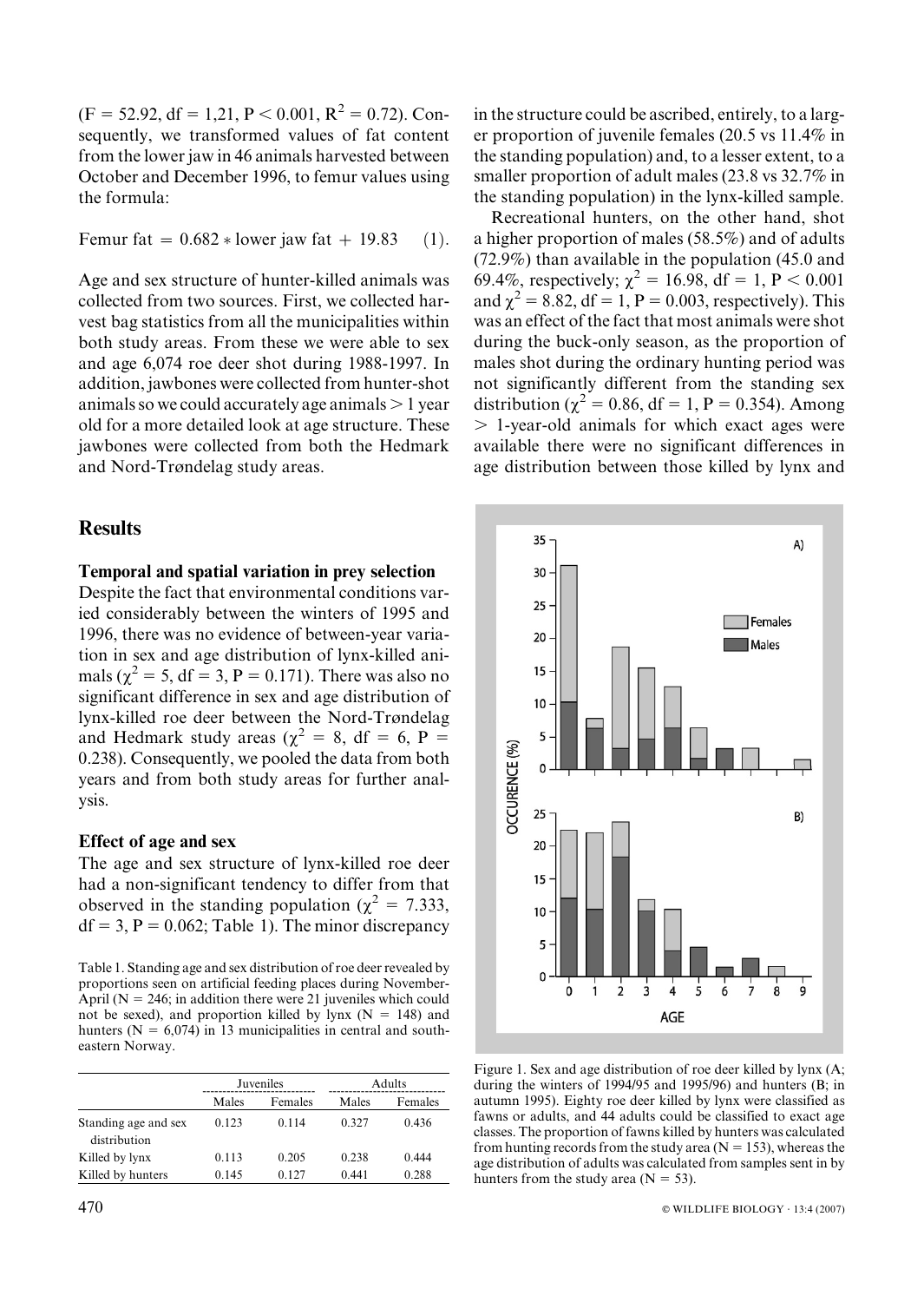those killed by hunters (Kolmogorov-Smirnov 2 sample test:  $Z = 0.973$ ,  $P = 0.30$ ; Fig. 1).

#### Effect of body condition

There was no difference in femur fat content between juveniles (57.5%) and adults (60.9%; t =  $-0.907$ , df = 114, P = 0.366). In roe deer killed by lynx there were significant interacting effects of month and sex; the femur fat content decreased from early (November) to late (April) winter at a much higher rate in males than in females (slope of -1.022 and -0.057 on an arcsine scale in males and females, respectively;  $t = 2.03$ ,  $P = 0.045$ ). From early November to the end of February, the femur fat content was quite constant and was not influenced by sex (between-sex difference of 0.362;  $t =$ 1.04, P = 0.303) or month (slope of -0.023; t = 0.45,  $P = 0.655$ .

There was no significant difference in femur fat content between roe deer killed by lynx and roe deer shot by hunters in the period October-December  $(62.9 \pm 5.5 \text{ (N } = 10) \text{ and } 63.4 \pm 9.1 \text{ (N } = 42) \text{ for }$ lynx-killed and hunter-killed roe deer, respectively;  $t = 0.16$ , df = 50, P = 0.88).

# **Discussion**

According to our predictions we found that lynx killed a random section of the prey population. There was no selection of any sex or age category, and the body condition of lynx-killed and hunterkilled roe deer did not differ. Furthermore, among adult animals, specific age did not differ between roe deer killed by lynx and roe deer killed by hunters, however, hunters killed a disproportionally large proportion of adults, especially males.

Despite large environmental variation (e.g. snow depth), there was no temporal variation in prey selectivity. The mobility of roe deer is affected by snow depths of  $> 40-50$  cm (Mysterud et al. 1997), but roe deer in the Hedmark study area did not change their habitat use, despite large annual variation in snow depth. Artificial feeding sites were heavily used in both years by all sex and age groups. Although roe deer reach about 70% of adult body size during their first winter (Andersen et al. 1998), we would expect the mobility of the youngest age class to be most affected by high snow accumulation. Although it is hypothesised that predators preferentially select young animals because they are less able to escape predation (Mech 1970, Curio 1976, Vitale 1989,

Karanth & Sunquist 1995), optimal foraging theory predicts that predators ought to choose the most profitable prey (MacArthur & Pianka 1966, Charnov 1976). For large predators the most profitable prey type would be the largest available prey that can safely be killed (Sunquist & Sunquist 1989). All adult lynx can safely kill any age and sex class of roe deer. Hence, if lynx were able to select specific categories of roe deer, adult animals would be overrepresented. However, we will hypothesise that a stalking lynx will select its prey based on the actual position of the animal (e.g. lynx try to shorten the distance to the prey before attacking), and do not have time to pick out a particularly vulnerable animal like coursing predators (Fuller 1989, Bowyer 1987). This can explain why there was no temporal variation in prey selectivity (i.e. no difference between the years with different snow depth).

The age and sex structure of lynx prey was quite similar to the standing age and sex distribution (except for a higher occurrence of female fawns in lynxkilled roe deer), and the body condition did not differ between animals killed by lynx and animals killed by hunters. As it is unlikely that hunters will be able to judge the body condition of an individual animal, we expect that lynx select a random sample of animals within each sex and age group. The fact that there was no significant difference in the actual age of animals killed by lynx and hunters supports this conclusion. In contrast, in predator-prey studies involving coursing predators like wolves Canis lupus, it has been shown that the median ages for adult male and female prey were somewhat greater than for hunter-killed deer (Fuller 1989). The lack of such selectivity in this study can be attributed both to the fact that lynx is a stalking predator, i.e. select the prey that could be most easily approached, and to the facts that there are neither body size dimorphism or further age-related increases in body size in roe deer  $> 2$  years old (Andersen et al. 1998), making it impossible to select on either age or sex of animals based on body size alone. Thus, the pattern of lynx predation found in our study is broadly similar to those from the Jura mountains in Switzerland (Molinari-Jobin et al. 2002) and from Białowieża in Poland (Okarma et al. 1997).

Male biased predation has been found in several predation studies (e.g. Karanth & Sunquist 1995, Fitzgibbon 1990, Fitzgibbon & Fanshawe 1989, Poulle et al. 1993). Several explanations for the observed pattern are presented. Males are often soli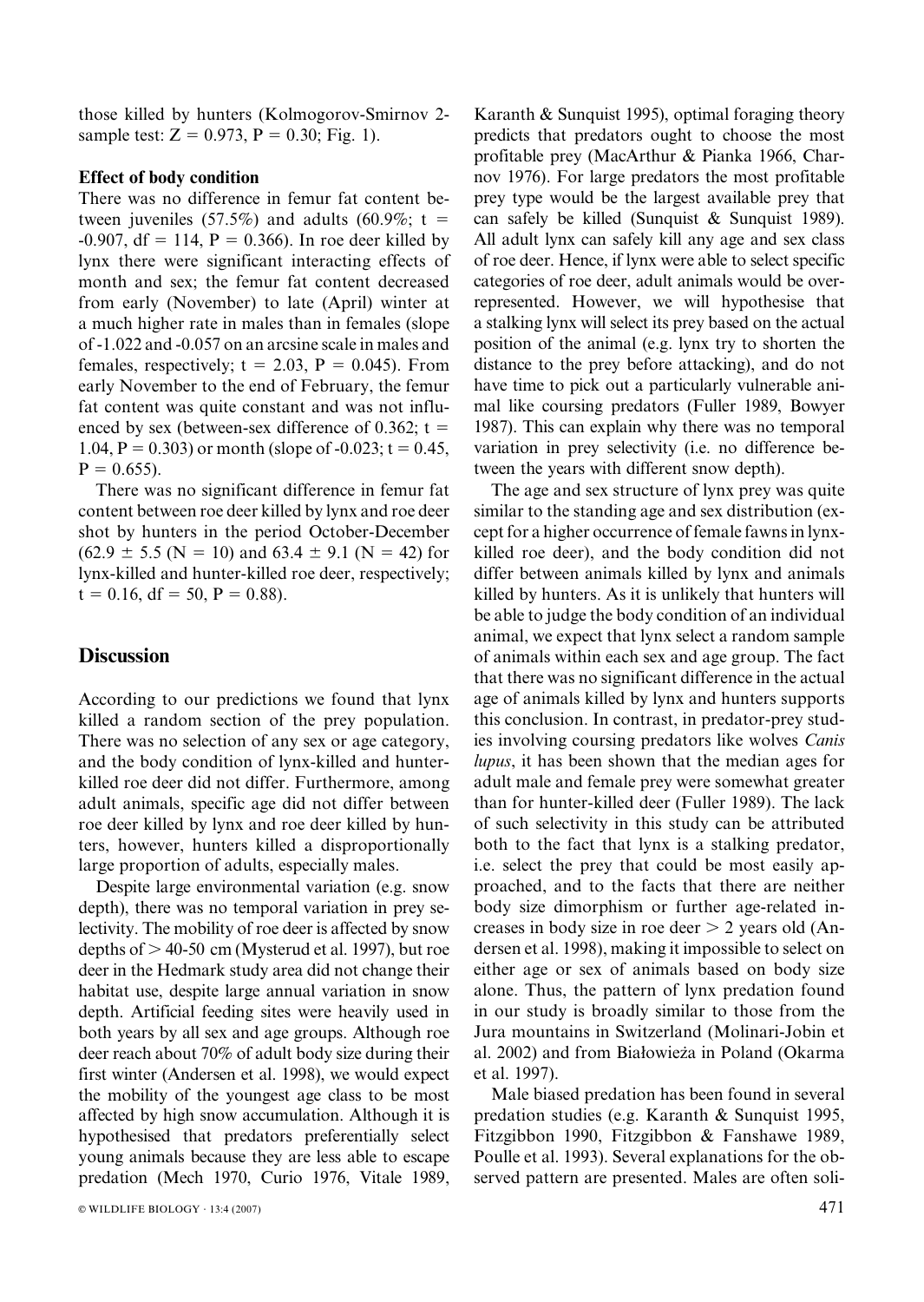tary, i.e. no group-shared vigilance (Taylor 1984), or in species that group specific spacing behaviours of the males may render them more vulnerable to predators, as observed in gazelles (Fitzgibbon 1990), even though the overrepresentation of male gazelles in the diet of African wild dogs Lyacon pictus was hypothesised to be caused by lower flight distances (Fitzgibbon & Fanshawe 1989). Furthermore, males roam widely during the rut, which increases the risk of encountering predators, or males may be hampered during escape because of their antlers or may suffer from intra-specific aggression-related injuries or post-rutting loss of condition (Karanth & Sunquist 1995). During winter, roe deer bucks are included in groups of animals surrounding artificial feeding places, where often matrilineal groups are developed (Holand et al. 1998), moreover, bucks have no antlers in winter. Consequently, bucks do not roam, are not solitary and share the same group vigilance as other animals. Furthermore, the highest level of territorial aggression in roe deer is in May; thus, aggression-related injuries in winter are less likely to affect escape from predators. This may explain the lack of male-biased predation in our study.

Results from studies of large carnivores reporting body condition of their prey are varied. Indications of heavy predation on old animals and animals in poor physical condition have been observed in some studies, e.g. African wild dogs preying on impala Aepyceros melampus (Pole et al. 2003), lynx preying on red deer fawns (Okarma 1984), or coyotes Canis latrans preying on mule deer Odocoileus hemionus and white-tailed deer O. virginianus (O'Gara & Harris 1988). In contrast, Poulle et al. (1993) found that coyote killed deer  $> 6$  years old, however, most deer killed were in good physical condition. Mountain lions Puma concolor preying on mule deer and white-tailed deer often killed individuals in prime condition (O'Gara & Harris 1988, Huseeman et al. 2003).

The relative vulnerability of ungulate prey species to solitary stalking predators may depend both on prey anti-predator behaviours and on prey size (Temple 1987). It is not surprising that a stalking predator like the mountain lion, nearly as large as its prey, can kill prey in good physical condition (Pierce et al. 2000), whereas lynx in Poland, being  $\frac{1}{3}$  the body size of red deer, select substandard individuals. At the same time, cooperative hunting, such as e.g. in coyotes, makes predators able to select animals in good body condition (Pierce et al. 2000).

Hence, the size of the stalking predator relative to its prey, and cooperative hunting in many coursing predators, may reverse the general patterns usually found in coursing and stalking predators.

In contrast to lynx, recreational hunters in our study showed clear selectivity for adult animals, especially males. This is in accordance with a study by Lentle et al. (2000), reporting that recreational red deer hunters in New Zealand shot a larger proportion of males (most bucks in the rutting season) and harvested a significantly greater number of older males, than compared to a random sample. Under most environmental conditions, both the mean and the variance of fitness components greatly differ among age and sex classes in populations of large herbivores (Gaillard et al. 2000), and the components most potentially influential for changing population growth show buffered temporal variation (Gaillard & Yoccoz 2003). While most populations can sustain quite high predation rates on juveniles, those populations decline quite rapidly when the annual survival rate of prime-age animals, especially females, decreases substantially (e.g. Kinley & Apps 2001, McLoughlin & Owen-Smith 2003). This indicates that recreational hunters could have the potential to affect population growth per se more than lynx, although their focus on males may buffer this impact. While extremely skewed sex ratios (low male percentage) have been shown to affect the reproduction of female moose (Sæther et al. 2003), there is no evidence that these effects occur in roe deer under the existing sex ratios. Given the current preference of recreational hunters to shoot trophy males it is actually lynx which kill the highest proportion of adult females (see also Molinari-Jobin et al. 2002). The fact that both lynx and recreational hunters selected animals in good physical condition, indicate that their effect on roe deer mortality is likely to be additive, i.e. increasing their potential effect on population growth rate. Because predator avoidance can potentially be costly, the manner in which roe deer make space use decisions to balance the relative risks of hunter versus lynx predation is an additional issue deserving attention before we can truly evaluate the relative numerical and selection impacts of lynx and hunters.

Acknowledgements - the data reported in this publication have been collected under the auspices of projects financed by the Norwegian Research Council, the Norwegian Directorate for Nature Management, the Norwegian Institute for Nature Research, the Offices of Envi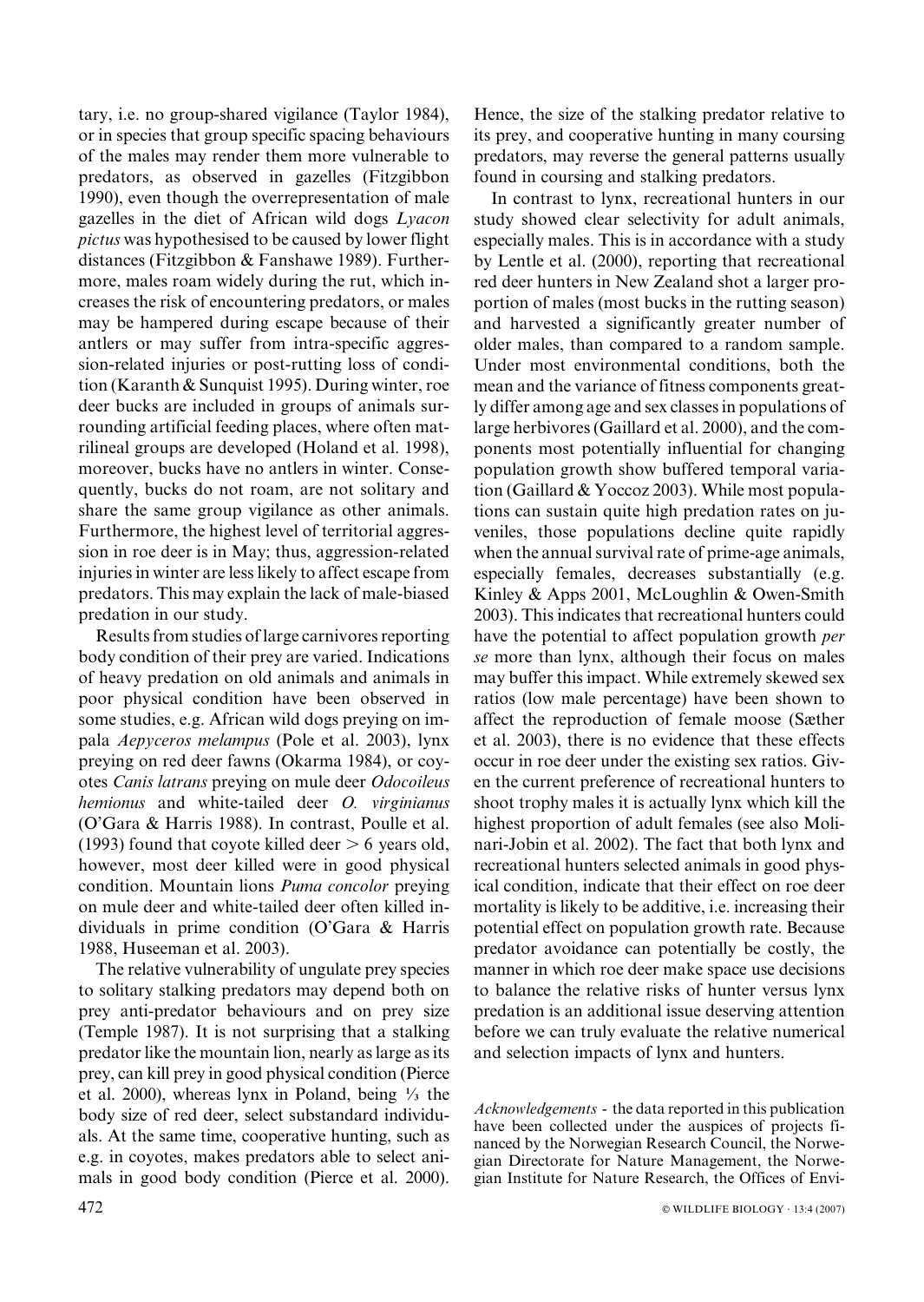ronmental Affairs from the counties of Nord-Trøndelag and Hedmark, the Norwegian Ministry of Defence and Hedmark University College, Evenstad, Norway. The authors are grateful to the many field workers who have assisted in data collection.

# References

- Andersen, R., Gaillard, J-M. & San José, C. 1998: Variation in life history parameters. - In: Andersen, R., Duncan, P. & Linnell, J.D.C. (Eds.); The European Roe Deer. The biology of success. Scandinavian University Press, pp. 285-307.
- Bergstrøm, R.J., Cederlund, G.M., Stålfelt, F.V. & Danell, K. 1986: Variability in mandible marrow fat in 3 moose populations in Sweden. - Journal of Wildlife Management 50: 719-726.
- Bowyer, R.T. 1987: Coyote group size relative to predation on mule deer. - Journal of mammalogy 51: 515- 526.
- Brøseth, H., Odden, J. & Linnell, J. 2003: Minimum number of family groups, population estimate and population development in Norway 1996-2002. - Norwegian Institute for Nature Research Oppdragsmelding 777: 1-29.
- Charnov, E.L. 1976: Optimal foraging: The marginal value theorem. - Theoretical Population Biology 9: 129-136.
- Curio, E. 1976: The ethology of predation. Springer Verlag, Berlin, 205 pp.
- Eide, N. 1995: Ecological factors affecting the spatial distribution of mountain hare, red fox, pine marten and roe deer in a southern boreal forest during winter. - M.Sc. thesis, Agricultural University of Norway, Ås, 46 pp.
- Fitzgibbon, C.D. 1990: Why do hunting cheetahs prefer male gazelles? - Animal behaviour 40: 837-845.
- Fitzgibbon, C.D. & Fanshawe, J.H. 1989: The condition and age of Thomson's gazelles killed by cheetahs and wild dogs. - Journal of Zoology London 218: 99- 107.
- Fuller, T.K. 1989: Population dynamics of wolves in north-central Minnesota. - Wildlife Monograph 105: 1-41.
- Gaillard, J-M., Festa-Bianchet, M., Yoccoz, N.G., Loison, A. & Toïgo, C. 2000: Temporal variation in fitness components and population dynamics of large herbivores. - Annual Review of Ecology and Systematics 31: 367-393.
- Gaillard, J-M. & Yoccoz, N.G. 2003: Temporal variation in survival of mammals: a case of environmental canalization? - Ecology 84: 3294-3306.
- Ginsberg, J.R. & Milner-Gulland, E.J. 1994: Sex-biased harvesting and population dynamics in ungulates: implications for conservation and sustainable use. - Conservation Biology 8(1): 157-166.
- Helrich, K. 1990: Official methods of analysis of the Association of Official Analytic Chemists. Fifteenth edition. - AOAC, Inc., Arlington, Virginia, USA, 32 pp.
- Holand, Ø., Mysterud, A., Wannag, A. & Linnell, J.D.C. 1998: Roe deer in northern environments: physiology and behaviour. - In: Andersen, R., Duncan, P. & Linnell, J.D.C. (Eds.); The European roe deer: the biology of success. - Scandinavian University Press, pp. 117-138.
- Huggard, D.J. 1993: Prey selectivity of wolves in Banff National Park. II. Age, sex and condition of elk. - Canadian Journal of Zoology 71: 140-147.
- Husseman, J.S., Murray, D.L., Power, G., Mack, C., Wenger, C.R. & Quigley, H. 2003: Assessing differential prey selection patterns between two sympatric large carnivores. - Oikos 101: 591-601.
- Jedrzejewska, B. & Jedrzejewski, W. 1998: Predation in vertebrate communities: the Białowieża Primeval Forest as a case study. - Springer Verlag, Berlin, 450 pp.
- Jędrzejewski, W., Schmidt, K., Milkowski, L., Jędrzejewska, B. & Okarma, H. 1993: Foraging by lynx and its role in ungulate mortality: the local (Białowieża Forest) and the Palaearctic viewpoint. - Acta Theriologica 38: 385-403.
- Jobin, A., Molinari, P. & Breitenmoser, U. 2000: Prey spectrum, prey preference and consumption rates of Eurasian lynx in the Swiss Jura Mountains. - Acta Theriologica 45: 243-252.
- Karanth, K.U. & Sunquist, M.E. 1995: Prey selection by tiger, leopard and dhole in tropical forests. - Journal of Animal Ecology 64: 439-450.
- Kinley, T.A. & Apps, C.D. 2001: Mortality patterns in a subpopulation of endangered mountain caribou. - Wildlife Society Bulletin 29: 158-164.
- Kjelvik, O. 1997: Overlevelse og mortalitet av tamrein i et rovviltområde. (In Norwegian with an English summary: Survival and mortality in domestic reindeer in a large carnivore area). - Cand. Scient. thesis, Department of Zoology, Norwegian University of Science and Technology, Trondheim, 52 pp.
- Lentle, P.G., Stafford, K.J., Potter, M.A., Springett, B.P. & Dunning, D.W. 2000: An analysis of a recreational hunter's red deer tallies in the Tararua Ranges, North Island, New Zealand. - New Zealand Journal of Ecology 24: 11-18.
- Lima, S.L. & Dill, L.M. 1990: Behavioral decisions made under the risk of predation: a review and prospectus. - Canadian Journal of Ecology 68: 619-640.
- MacArthur, R.H. & Pianka, E.R. 1966: On the optimal use of patchy environment. - American Naturalist 100: 603-609.
- McLoughlin, C.A. & Owen-Smith, N. 2003: Viability of a diminishing roan antelope population: predation is the threat. - Animal Conservation 6: 231-236.
- Mech, L.D. 1970: The wolf ecology and behavior of an endangered species. - Garden City, NY Natural History Press, 384 pp.